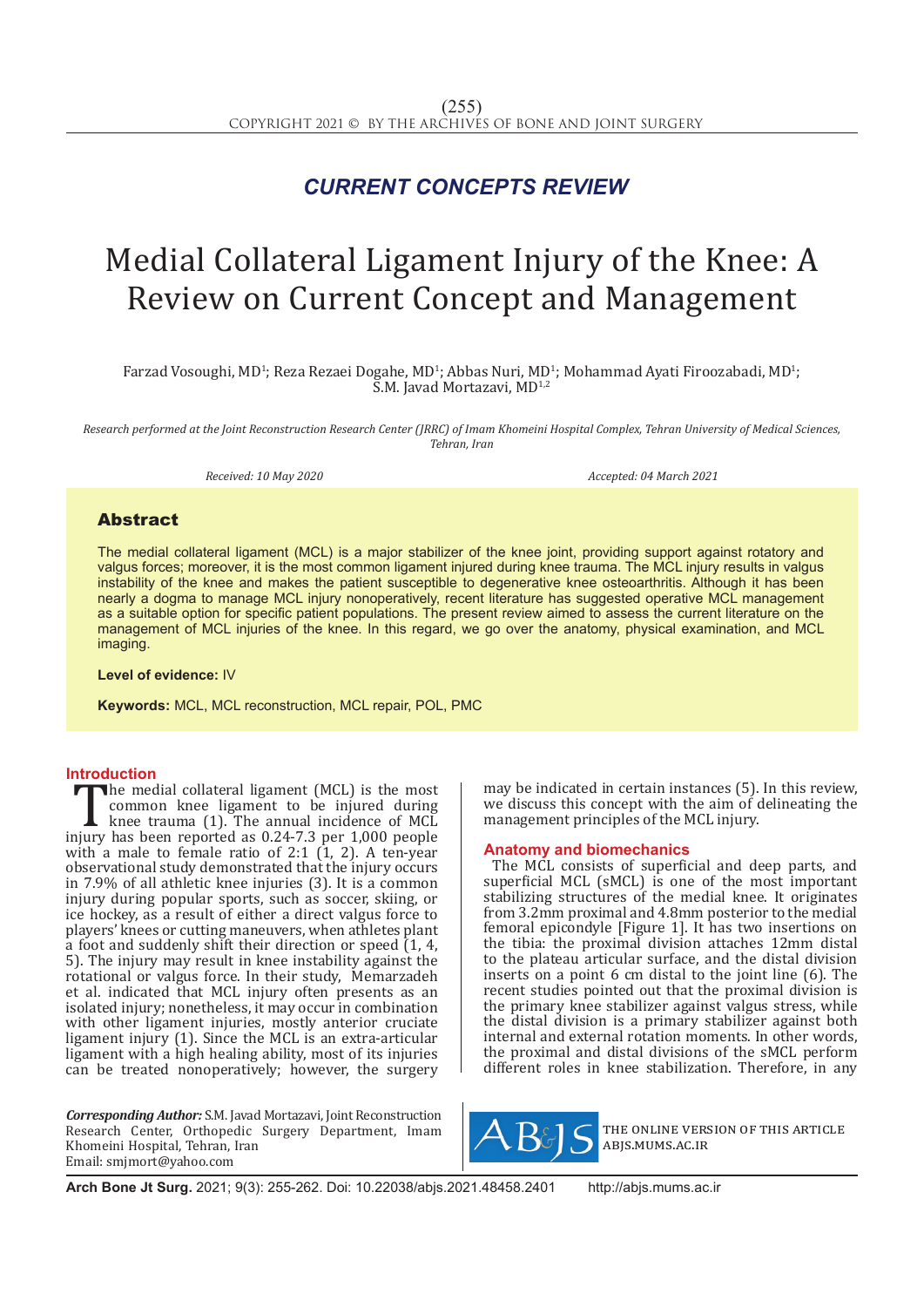THE ARCHIVES OF BONE AND JOINT SURGERY. ABJS.MUMS.AC.IR MCL INJURY OF THE KNEE

VOLUME 9. NUMBER 3. MAY 2021

surgical reconstruction of the MCL injury, it has been proposed to fix the applied graft distally to the tibia at both proximal and distal anatomical insertion zone of the sMCL (7, 8).

The deep part of the MCL (dMCL) is the thick part of the middle third of the medial knee capsule. It has two arms, namely meniscofemoral and meniscotibial, and attaches the medial meniscus to the joint capsule (6). The structures of the medial knee posterior to the MCL known as the Posteromedial corner (PMC) are another important stabilizer of the medial knee. They consist of Posterior Oblique Ligament (POL), semimembranous insertion, Oblique Popliteal Ligament (OPL), medial joint capsule, and posterior horn of the medial meniscus. POL is a capsular thickening of the knee joint attaching to the semimembranosus muscle (7). Its proximal attachment is on the distal femur near the insertion site of the medial head of the gastrocnemius muscle, and its distal attachment is on the posteromedial side of the tibia [Figure 2] (6).

During knee joint flexion, the semimembranosus muscle contracts and tightens the posteromedial knee capsule and the POL. It also pulls the medial meniscus posteriorly and prevents the anterior subluxation of the tibia. Another important role of the semimembranosus muscle is internal rotation of the tibia. Therefore, PMC injuries may lead to anterior tibial subluxation by



**Figure 1. Attachment sites of the medial knee stabilizers. Abbreviations: AMT: Adductor Magnus tendon, AT: adductor tubercle, MPFL: medial patellofemoral ligament, ME: medial epicondyle, sMCL: superficial MCL, POL: posterior oblique ligament, GT: gastrocnemius tubercle, MG: medial head of the gastrocnemius muscle.**

damaging the function of the semimembranosus muscle and results in external tibial rotation. The anterior subluxation of the medial tibial condyle observed by the flexion of the injured knee is known as anteromedial rotatory instability (AMRI) and may be caused by PMC injuries (9).

#### **History and Physical examination**

Acute isolated MCL injury may present by local swelling, ecchymosis, and tenderness in the medial knee. Incomplete MCL injuries might be more painful than a complete tear of the MCL (5). Joint effusion within 2 hours after the injury is in favor of hemarthrosis and suggests intraarticular pathology, such as cruciate ligaments injury (5, 9). The best time for physical examination is the first hours after the injury before the occurrence of muscle spasms. Nevertheless, in the event of muscle spasticity, it may be suitable to examine the patient after 24 hours of immobilization when the spasm has subsided (5, 10). Special attention should be paid to lower limb alignment since valgus malalignment puts more pressure on the medial knee, and its correction should be considered.

During the physical examination, medial laxity of the knee in 30°flexion while abducted by a valgus force is indicative of MCL injury. However, if valgus instability is still observed at 0 degrees knee flexion, the injury is more extensive, and either cruciate ligaments or PMC may be



**Figure 2. Posteromedial corner structure, POL is a continuation of the semimembranous insertion on the medial joint capsule, distal femur, and the medial meniscus. Abbreviations: POL: posterior oblique ligament, AT: Adductor Magnus Tubercle, GT: gastrocnemius tubercle, ME: medial epicondyle, sMCL: Ssuperficial Medial Collateral Ligament.**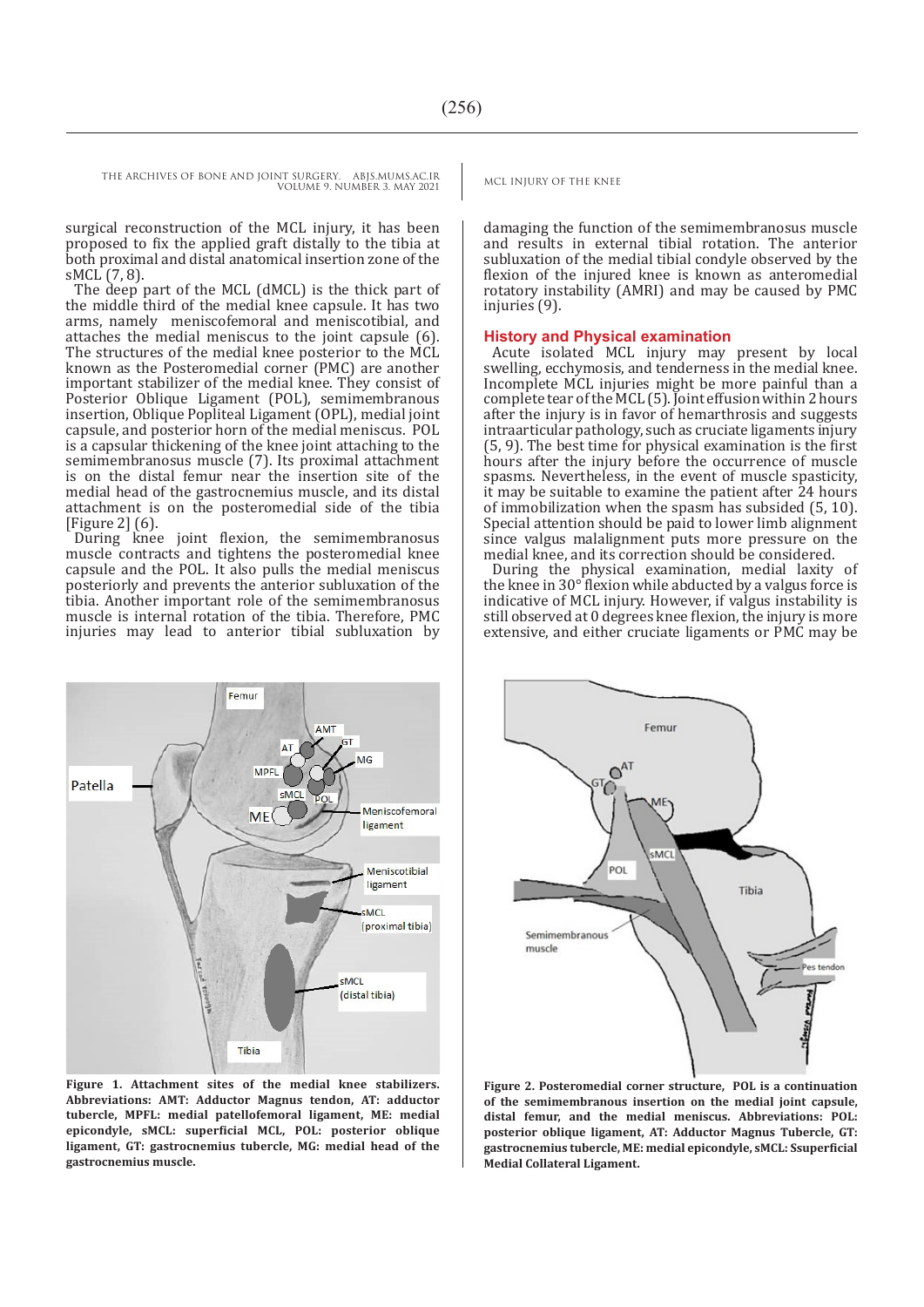> also injured (1). The examination should also include the evaluation of the Anterior Cruciate Ligament (ACL) and Posterior Cruciate Ligament (PCL) by the anterior and posterior drawer test, respectively, in addition to the assessment of menisci and posterolateral corner (PLC) status. Anterior subluxation of the leg at 90 degrees of knee flexion suggests ACL injury or AMRI. However, anterior subluxation of the medial tibial condyle while the knee is 15 degrees externally rotated and 90 degrees flexed is specific for AMRI (Slocum test) (9, 11). Assiduous attention is needed in the interpretation of the Pivot shift test since it may have higher false-negative results in the presence of MCL injury (5).

> The dial test is one of the useful tests for the examination of the PLC; however, it is very important to differentiate the reason for the positive dial test. A positive dial test may indicate PMC injury as well. In the dial test, the amount of foot external rotation is evaluated, in comparison with the contralateral side while the patient is in the supine or prone position and is performed in 30- and 90-degrees of knee flexion. A foot external rotation of at least 15 degrees more than the other side both in 30 and 90 degrees of knee flexion may indicate either combined PCL and PLC injury or PMC injury (1). If external rotation is accompanied by anterior subluxation of the medial tibial plateau, PMC injury will be the probable cause. On the contrary, posterior subluxation of the lateral tibial plateau increases the likelihood of combined PCL and PLC injury.

#### **Classification of medial collateral ligament injury**

The American Medical Association classified the MCL injury into three grades. Grade I injuries indicate only some minimal torn fibers without any loss of ligamentous integrity (stretch injury). In grade II, there is a partial tear of the MCL. Grade III injuries show severe complete disruption of a ligament. By performing a valgus stress test in 30 degrees of knee flexion, patients with grade III MCL injury experience valgus knee laxity (5). In their study, Hughston et al. subdivided grade III injuries into categories of 3-5 mm, 5-10 mm, and ≥10mm based on the amount of increased medial knee space during the knee abduction stress test (3). Nonetheless, the clinical classifications proposed for the MCL injury are relatively based on subjective opinions; moreover, to the best of our knowledge, their validity and reliability have not been assessed and approved (5).

#### **Diagnosis**

AnteroPosterior (AP) weight-bearing, lateral, sunrise view, and valgus stress radiographs of the knee can be used for primary evaluation of MCL injury (10). Since lateral plateau fracture may cause knee valgus instability, plain knee radiographies are of great help to distinguish between medial knee ligamentous and bony instability due to a depressed lateral plateau in acute knee trauma. Ossification of the proximal part of the MCL (Pellegrini-Stieda sign) is suggestive of chronic MCL injury. Moreover, bone avulsion in peripheral rim of the medial tibial plateau (reverse Segond sign) may point to MCL injury  $(3)$ .

During the valgus stress radiography, while the knee is flexed to 30 degrees, medial knee gap side-to-side difference of at least 3.2mm is suggestive of complete sMCL injury, and if this difference is higher than 9.8mm, it indicates combined MCL/PMC injury. Side-to-side difference of less than 3.2 mm denotes either intact or partially injured sMCL [Figure 3] (12). Stress radiography in a skeletally immature patient can be of great help in the diagnosis of physeal injuries (5).

Magnetic Resonance Imaging (MRI) may be indicated in the presence of grade III valgus knee laxity in order to explore the possibility of multi-ligament knee injury (MLKI) (5). Moreover, it localizes the exact site of damage [Figure 4]. On MRI (T2-weighted sequences), grade I MCL injured cases (minor sprain) have increased signal intensity medial (superficial) to the ligament; nonetheless, the MCL itself looks normal. In grade II (severe sprain or partial tear), partial-thickness enhanced MCL signal is observed. Finally, in grade III, complete disruption of the ligament is noted on MRI (1).

The MRI-based grading is not necessarily in accordance with clinical MCL grading. The level of agreement between MRI and clinical grading was obtained at 92% in one study (13). Tiwari et al. have reported two cases with medial knee tenderness and a positive valgus knee stress test that turned out to have grade III MCL injury during open exploration. Nonetheless, the knee MRI for both cases failed to reveal any obvious sign of MCL injury (14). Consequently, high clinical suspicion of MCL injury may merit further examination using arthroscopy or open exploration (3).

#### **Treatment**

Non-operative care has been proposed as the mainstay of treatment in the majority of isolated MCL injuries regardless of their injury severity. Previously conducted



**Figure 3. Valgus stress radiography, Medial knee gap side to side difference of at least 3.2mm suggests complete sMCL injury. In this case, the difference of medial knee gap between the two sides was 8 mm. During the operation, a complete tear was demonstrated in the sMCL of the left knee. Abbreviations: sMCL: Superficial part of the medial collateral ligament.**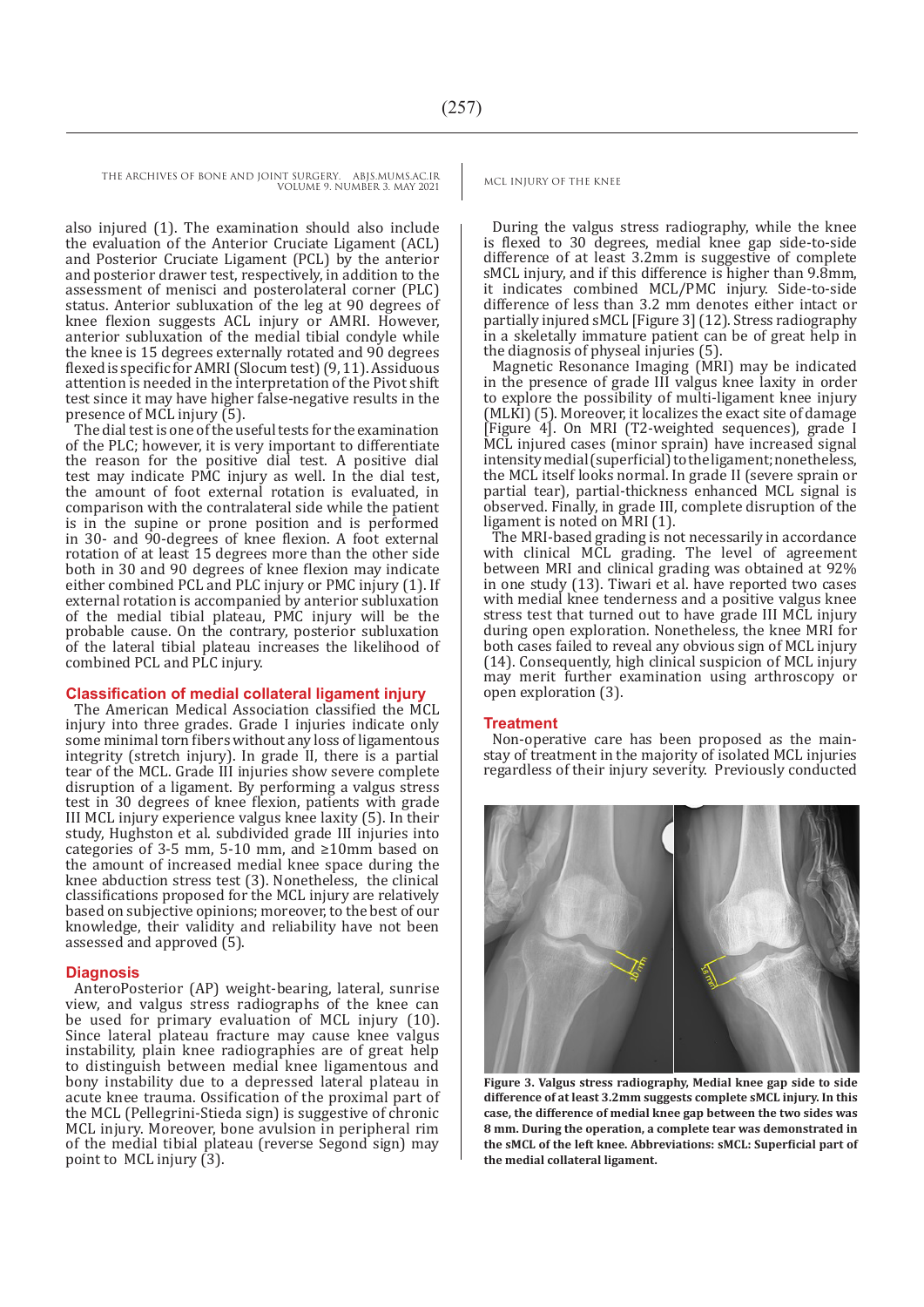VOLUME 9. NUMBER 3. MAY 2021

R۰

**Figure 4. Magnetic resonance imaging (MRI) of a patient with MCL injury, An injury in the sMCL can be detected on T1-weighted MRI (picture A, black arrow), and a tear in deep MCL (dMCL) is marked with a white arrow on T2-MRI view in picture B. Abbreviations: MRI: Magnetic resonance imaging, MCL: Medial collateral ligament, sMCL: Superficial part of the medial collateral ligament, dMCL: Deep part of the medial collateral ligament.**

studies demonstrated that prolonged immobilization culminates in collagen degradation of the MCL and bone resorption at the insertion point of the ligament. This finding highlights the importance of early initiation of Range of Motion (ROM) exercises in nonoperative protocols (1, 5). Grade I injury can be managed without a brace; nonetheless, a hinged knee brace is required for grade II and grade III cases (15). Grade II and III cases usually have to wear the brace for at least three and six weeks, respectively (15). ROM exercises should be initiated at the earliest opportunity with weight-bearing as tolerated. On walking, the brace is locked in full extension till the patient's extension lag is improved. Straight leg raising test, quadriceps sets, and patella mobilization are started at the beginning of rehabilitation and help patients with MCL injury to increase the strength of their quadriceps and mobilize their knee joint. Closed chain exercises will be practiced after full weight-bearing (15).

The indications for surgical management are presented in Table 1 (5, 16). In cases of femoral avulsion of the MCL, the free end of the injured MCL stays near its previous attachment site. Consequently, the healing potential of the ligament is often retained and it may be healed by conservative management. On the contrary, the tibial avulsion of the MCL may results in the interposition of the pes anserine muscles between the tibia and the injured MCL, preventing the ligament from healing on its own. This situation which is called Stener-type lesion mandates surgical management [Figure 5]  $(1, 2)$ . Acute cases (≤3weeks since injury) with planned surgery are mostly managed by direct MCL repair. However, cases with subacute (from three weeks to six weeks from the trauma), chronic MCL injury (time since the injury of more than six weeks), or patients with poor ligament quality may be scheduled for ligament reconstruction

**Table 1. Clues in favor of operative management of the MCL injury during patients' evaluation History and physical examination** Open MCL injury Medial knee laxity when a valgus stress is inserted to the fully-extended knee AMRI Examination suggestive of MLKI Chronic symptomatic MCL injury despite being conservatively treated for at least 6 weeks **Radiologic studies** Valgus malalignment of the injured knee Associated tibial plateau fracture Large bone avulsion Stener type lesion Work up suggestive of MLKI Entrapment of the MCL under the medial meniscus

Abbreviations: MCL: Medial collateral ligament, AMRI: Anteromedial rotatory instability, MLKI: Multiligament knee injury



**Figure 5. Stener-type lesion, This is an intraoperative photo of a patient with Stener-type lesion. The MCL was avulsed from the tibia, and the distal end of the MCL was moved from its original place (deep to the Pes anserine tendons) and positioned superficial to the Pes anserine tendons. Abbreviations: MCL: Medial collateral ligament, sMCL: superficial part of the medial collateral ligament.**

THE ARCHIVES OF BONE AND JOINT SURGERY. ABJS.MUMS.AC.IR MCL INJURY OF THE KNEE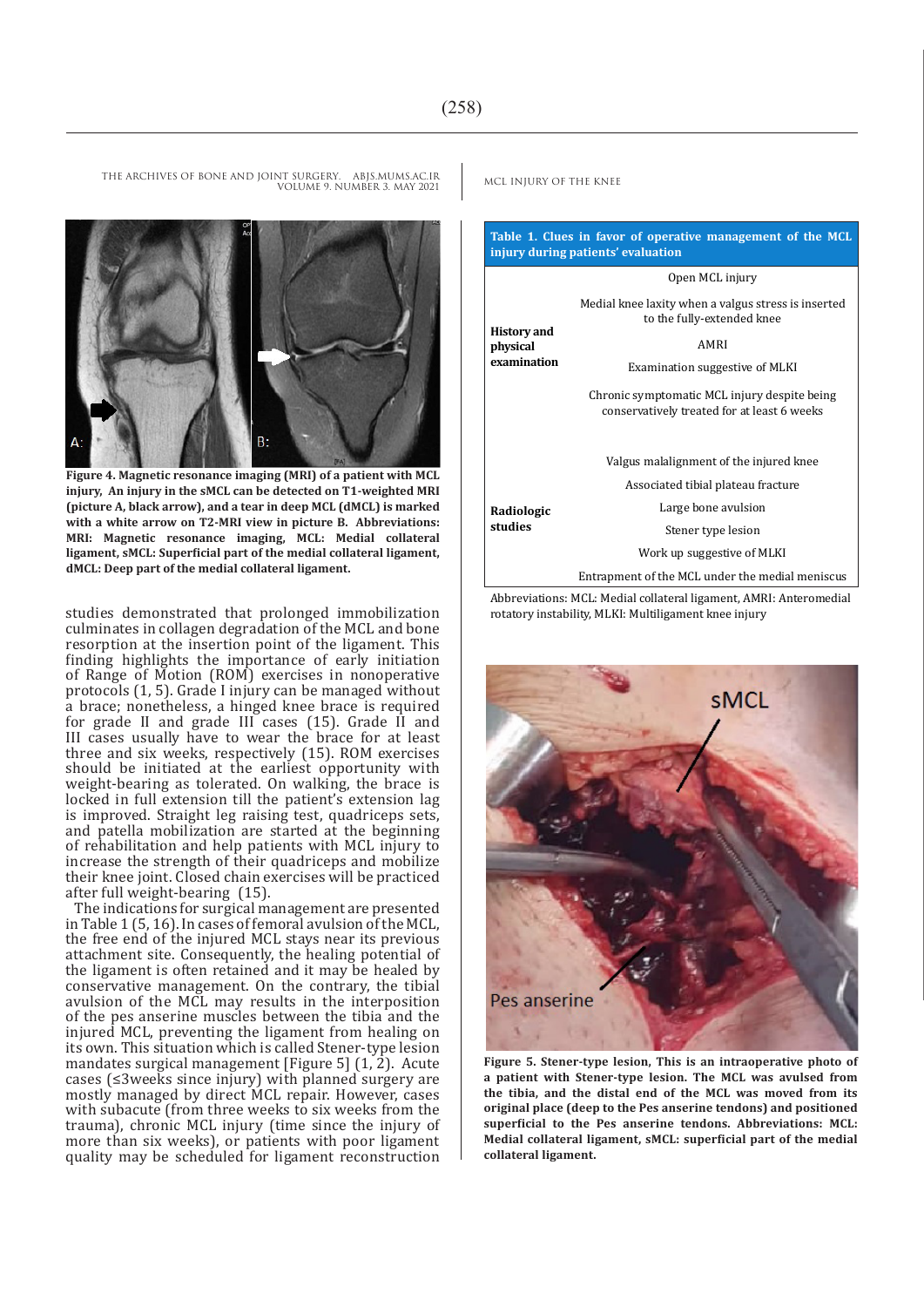#### (1, 11, 17).

As already mentioned, MLKI is an indication for surgery; nonetheless, the timing of the surgery is controversial. Surgeries scheduled later result in less inflammation and swelling during the operation. In addition, delayed surgical management of the injured ligament is associated with fewer incidences of post-surgical arthrofibrosis. On the contrary, as time passes, more scar tissues are grown in the area complicating the procedure. Some surgeons conduct the extra-articular soft tissue surgical management within two weeks post-surgery, followed by delayed cruciate reconstruction after the patient regains the knee ROM (18). In a systematic review, Jiang et al. demonstrated that staged management is associated with a higher excellent/good result, compared to either early or delayed operative management of MLKI (19). Surgical repair versus the reconstruction of PMC and MCL in MLKI is another important question. Stannard et al. showed that in MLKI following knee dislocation, surgical repair of the PMC is associated with a higher failure rate, as compared to PMC reconstruction  $(20)$ .

Numerous management options have been proposed in the literature for the combined ACL-MCL injury cases [Table 2]. It is a well-established practice to reconstruct the ACL and manage MCL conservatively(21). However, in the presence of other operative indications for MCL (as depicted in Table 1), combined ACL-MCL injury may be managed with early ACL reconstruction and MCL exploration. The timing for ACL reconstruction for cases with combined ACL-MCL injury is still open to debate. Grant recommended treating MCL injury conservatively and postpone ACL reconstruction until six weeks post-trauma (22). After ACL reconstruction, valgus stress radiography can be performed intraoperatively. Exploration and surgical management of the MCL should be considered in the presence of persistent valgus laxity. Dong et al. compared the outcomes of direct repair with the reconstruction of the MCL in cases with combined ACL-MCL injury. They indicated that reconstruction provides the knees with more rotational stability (11). However, with the introduction of internal brace augmentation techniques using high-strength sutures, more studies may be required to further determine the MCL management of choice in the MLKI cases. Moreover, a biomechanical study revealed that the moment needed to disrupt the internal brace was not significantly

different from the force required to fail the anatomical MCL reconstruction (23).

#### **Surgical Technique**

Direct repair is recommended for acute cases. After incising the skin from the medial femoral condyle to the anteromedial tibia around 6 centimeters distal to the knee joint line, the sartorial fascia is dissected. Care should be taken in order to keep the saphenous nerve intact. Thereafter, the pes anserinus tendon is retracted to reach the MCL. The stabilizing medial knee structures are repaired from deep to superficial layers (24). Firstly, the medial meniscus and its attachment to the dMCL should be explored and managed. Following that, injury to the dMCL, POL, and sMCL can be addressed, respectively (25).

Regarding the POL, its distal attachment should be repaired after the proximal counterpart. Subsequently, after drifting the POL anteriorly, the middle part of the POL's anterior border should be fixed to the sMCL by pants-over-vest sutures(25). This closes the gap in the medial side of the knee and tightens the PMC, stabilizing the joint further against valgus laxity (26). In addition, the semimembranosus muscle is evaluated. In the presence of any laxity, its capsular arm should be anteriorly advanced and fixed to the POL with pantsover-vests sutures (24, 26). Historically, pants-over-vests sutures have been recommended to fix injured medial knee ligaments (5, 24, 25). However, interlocking Bunnel and Kracków sutures are also utilized for repairing MCL in the literature (27, 28).

Proximal or distal bony avulsions of the medial knee ligaments can be repaired by screw fixation (16). Nowadays, there is a growing interest to repair MCL "peel-off" injuries or small bony MCL avulsions with anchor sutures (29). Mid-substance tears are needed to be sutured and simultaneously augmented since they are more difficult to be repaired. Recently, the advent of ultrahigh Molecular Weight Polyethylene (FiberWire®) Sutures with their strength against abrasion has revolutionized the ligament repairing techniques. The use of ultrahigh-molecular-<br>weight polyethylene/polyester suture tape (FiberTape) weight polyethylene/polyester suture tape (FiberTape) further enhances the strength of the ligament repairs (25, 27, 28).

Ligament reconstruction is indicated whenever a

| Table 2. Different management options proposed in the literature for combined ACL-MCL injury |                       |                       |                                                                                                                                            |
|----------------------------------------------------------------------------------------------|-----------------------|-----------------------|--------------------------------------------------------------------------------------------------------------------------------------------|
| Study                                                                                        | <b>ACL</b> management | <b>MCL</b> management | Outcome                                                                                                                                    |
| Jokl et al. (1984) (34)                                                                      | Nonop.                | Nonop.                | 68% of cases returned to their activity.                                                                                                   |
| frolke et. al (1998)(35)                                                                     | Nonop.                | operative             | 68% of participants returned to their activity.                                                                                            |
| Halinen et al. (2006) (36)                                                                   | Recons.               | Nonop. ys operative   | MCL Nonop. management was associated with knee stability and<br>reoperation rates similar to those undergoing MCL Recons. in 96% of cases. |
| Halinen et al. (2009) (37)                                                                   | Recons.               | Nonop. vs operative   | MCL Nonop. management was associated with better knee flexion in the<br>first 9 month postoperatively.                                     |

Abbreviations: ACL, anterior cruciate ligament, MCL: Medial collateral ligament, Nonop: Nonoperative, Recons: reconstruction, vs: versus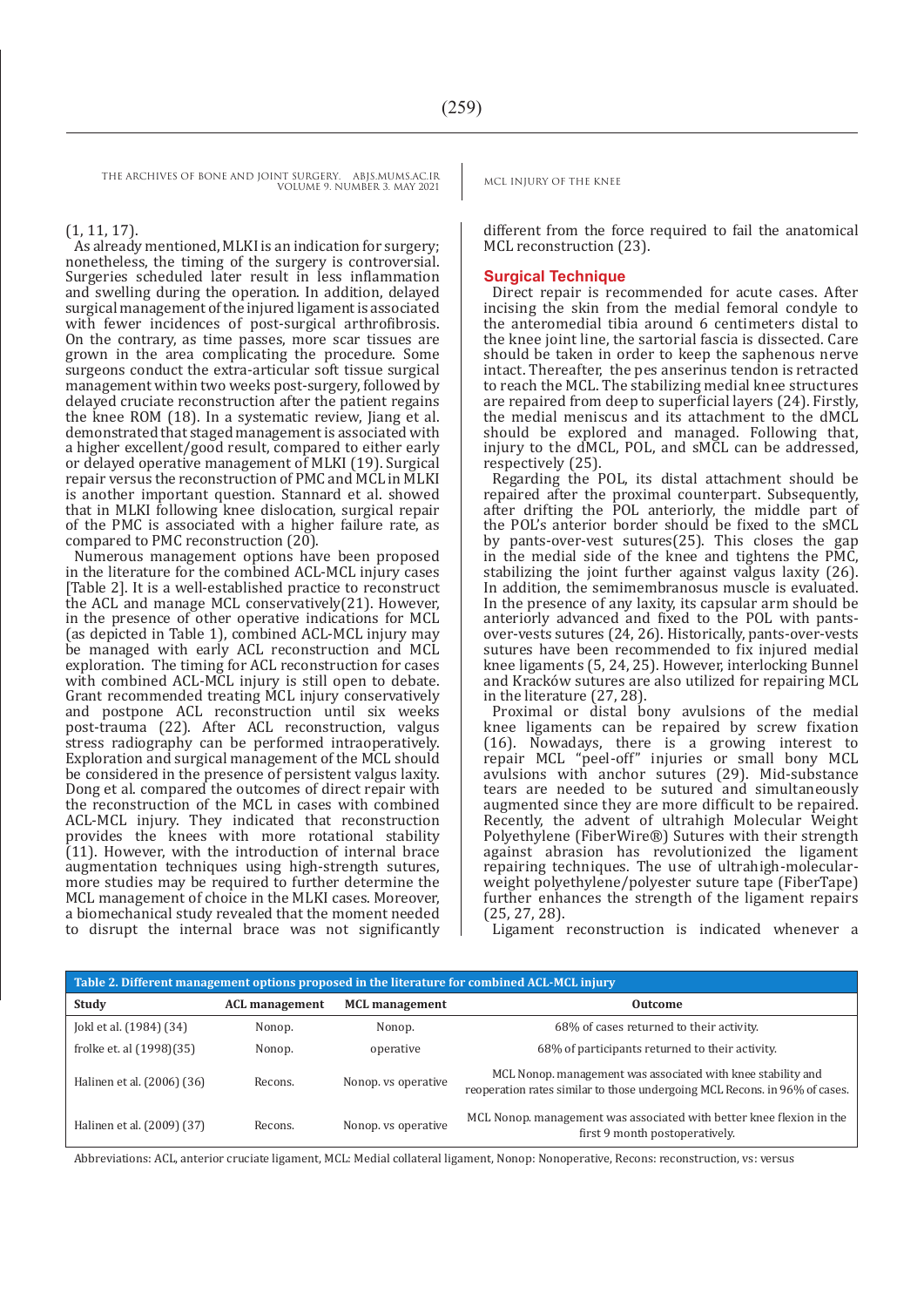chronic MCL injury or failed MCL repair is encountered or whenever the ligament quality is inappropriate (1). It provides the knee with stability against valgus and rotational stress. Nonetheless, similar to surgical MCL repair, it may also be associated with knee stiffness (2, 10). Before the management of patients undergoing MCL reconstruction, it is important to evaluate knee meniscus and ligaments by arthroscopy and examination under anesthesia. Furthermore, any valgus malalignment of the injured knee should be addressed with osteotomy prior to the reconstruction surgery (1, 17).

To date, different types of reconstruction have been proposed which are selected by knee surgeons depending on their experience, the presence of other ligament injuries, and the availability of surgical equipment. Isolated chronic MCL injuries unresponsive to conservative treatment can be managed with isolated MCL augmentation with semitendinous autograft (12). When MLKI simultaneously affects PMC and MCL, more advanced techniques may be selected, including combined MCL reconstruction and posteromedial capsule reefing, or MCL plus POL reconstruction. Van der Wal et al. demonstrated that posteromedial capsule reefing performed simultaneously with MCL reconstruction may have a stabilizing result against valgus knee laxity, similar to the methods reconstructing both MCL and POL(30).

LaPrade's anatomical reconstruction of sMCL and POL needs more grafts and is more technically demanding. More bone tunnels should be drilled for holding the grafts, and the MCL bone tunnels may risk the other reconstructed ligaments in cases with multiligament injuries. However, it will provide a better biomechanics if performed correctly (31). LaPrade et al. proposed to use two separate ligament grafts for the reconstruction of MCL and POL [Figure 6]. They used two separate tunnels in the femur and two tibial tunnels to fix the grafts at the anatomical attachment points of MCL and POL. They



**Figure 6. Schematic pictures of the Triangular vector ligament reconstruction (A) and the Laprade anatomical ligament reconstruction (B). The knee is semi-flexed and the position of the graft (red line) relative to the MCL is shown in the pictures. The circular area in each picture shows the relative insertion site of pes anserine muscles on the tibia. Abbreviations: MCL: medial collateral ligament.**

also reported that the use of this technique gives the best biomechanical property to the knee joint. Moreover, they found that 100% of patients had less than 3 mm medial knee gap on valgus stress radiographs during a follow-up period of 18 months (32).

Hongtao Xu proposed a method with one femoral tunnel and one tibial tunnel to reconstruct MCL and POL [Figure 6]. In this method called triangular vector ligament reconstruction, the attachment sites of MCL and POL on the femur and tibia are marked. Thereafter, two pins are positioned on the knee joint between the origin and insertion site of each of the two ligaments (POL and MCL) to simulate the relative path of each ligament. The intersection of the two pins on the femur is marked as the best place to position the femoral tunnel. The insertion sites of the two ligaments on the tibia are used as the endpoints of the tibial tunnels. After drilling the femoral tunnel mediolaterally and the tibial tunnel posteroanteriorly, an allograft is inserted through the tibial tunnel. Finally, the endpoints of the graft are fixed at the femoral tunnel. Hongtao found that the medial knee gap on the valgus stress radiographs (with 30 degrees of knee flexion) decreases from  $10.32$  to 3.13mm using this method (33).

#### **Postoperative rehabilitation**

The exact postoperative protocol is still a topic of debate. It is a common practice to give the patient a hinged knee brace postoperatively for at least 4-6 weeks. Jacobson recommended that the brace be set at 45 degrees of flexion in isolated medial knee repair and increment 15 degrees of passive knee extension every 2 weeks. The weight-bearing would be started when a 15 degree of flexion is reached. In the presence of ACL injury; however, he was a proponent of keeping the brace at full extension and following an ACL rehabilitation protocol (9). Nevertheless, delayed initiation of knee motion, as proposed in this approach, makes the patients more prone to arthrofibrosis.

According to LaPrade et al., postoperatively, patients with MCL injury should be encouraged to start knee ROM within the safe zone determined during the operation for the first two weeks, and since then, they can gradually increase their ROM to the normal limits. Moreover, patients are recommended to exercise straight leg raising in braces until they can do this without knee extension lag. After six weeks, MCL-injured individuals are recommended to start weight-bearing as tolerated. Strengthening exercises can be initiated once their gait is normalized, commonly after 4-5 months (32).

It may be possible to begin weight-bearing earlier by augmenting MCL surgical repair with an internal bracing technique using high-strength sutures. Golden et al. proposed to initiate ROM within 0-90 degrees of flexion and partial weight-bearing in the first two weeks postoperatively. After two weeks, the ROM could be increased to 120-degree flexion with a full weightbearing protocol (28).

The majority of patients with MCL injury can be treated conservatively by hinged knee brace and early ROM. Nonetheless, understanding the surgical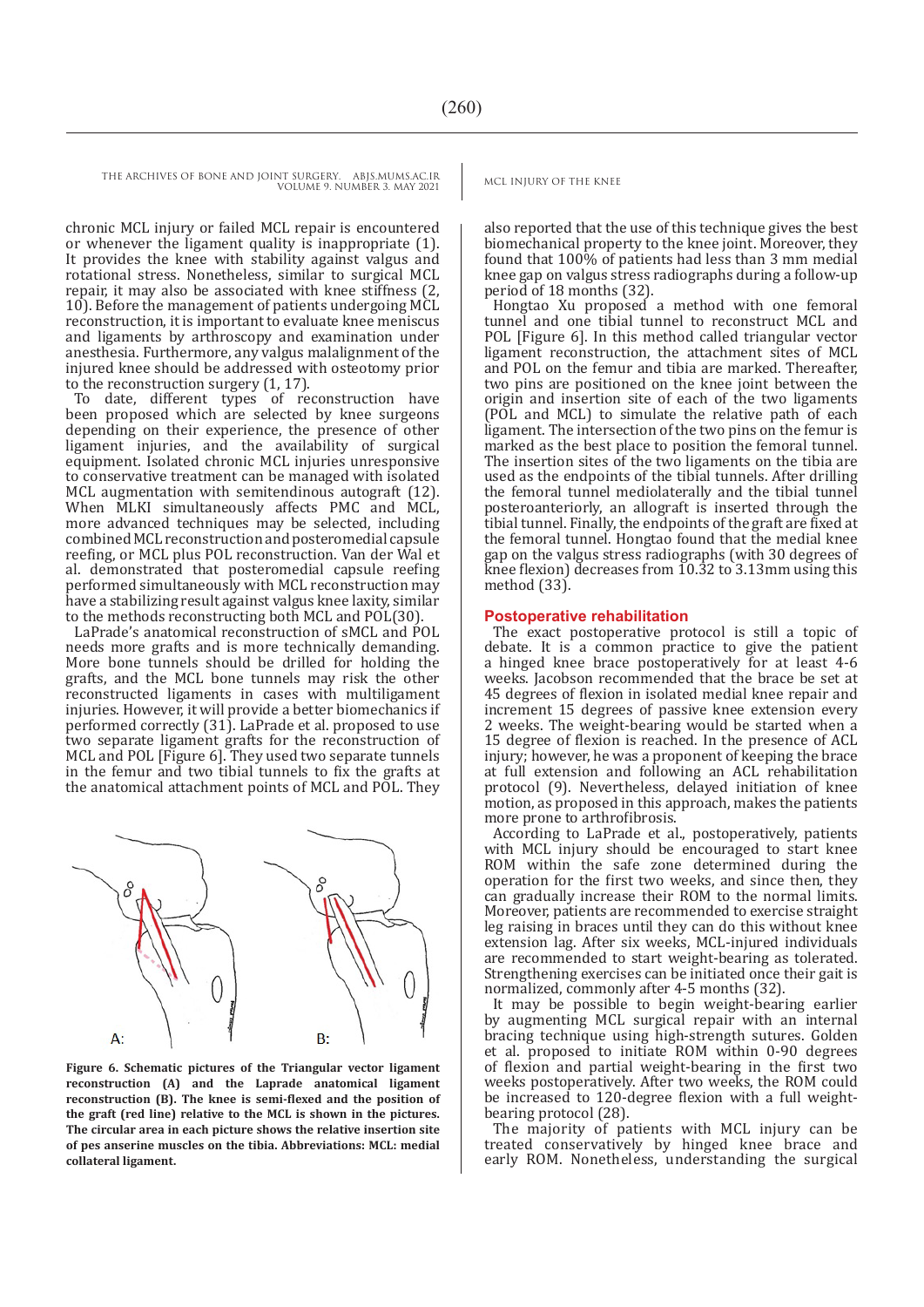indications of the MCL injury, including Stenertype lesion, AMRI, MLKI, and chronic MCL injuries unresponsive to conservative treatment, may help the orthopedic surgeon to decide if the patient benefits from the surgical intervention. Whether operative or conservative therapy is selected, the early initiation of ROM would be a key part of the MCL management in order to prevent arthrofibrosis.

*Conflicts of Interest:* The authors report no conflict of interest concerning the materials or methods used in this study or the findings specified in this paper.

Farzad Vosoughi MD1 Reza Rezaei Dogahe MD<sup>1</sup> Abbas Nuri MD<sup>1</sup> Mohammad Ayati Firoozabadi MD1 S.M. Javad Mortazavi MD<sup>1,2</sup>

1 Joint Reconstruction Research Center, Imam Khomeini Hospital, Tehran University of Medical Sciences, Tehran, Iran

2 Joint Reconstruction Research Center, Orthopedic Surgery Department, Imam Khomeini Hospital, Tehran, Iran

#### **References**

- 1. Memarzadeh A, Melton J. Medial collateral ligament of the knee: anatomy, management and surgical techniques for reconstruction. Orthopaedics and Trauma. 2019;33(2):91-9.
- 2. DeLong J, Waterman B. Surgical Techniques for the Reconstruction of Medial Collateral Ligament and Posteromedial Corner Injuries of the Knee: A Systematic Review. Arthroscopy The Journal of Arthroscopic and Related Surgery. 2015;31(11):2258-72.
- 3. Andrews Kyle, Lu Alex, McKean L, Nabil E. Review: Medial collateral ligament injuries. Journal of Orthopaedics. 2017;14(4):550-4.
- 4. Robinson J, Bull A, Thomas R, Amis A. The Role of the Medial Collateral Ligament and Posteromedial Capsule in Controlling Knee Laxity. The American journal of sports medicine. 2006;34(11):1815-23.
- 5. Phisitkul P, James S, Wolf B, Amendola A. MCL Injuries of the Knee: Current Concepts Review. The Iowa orthopaedic journal. 2006;26:77-90.
- 6. LaPrade R, Engebretsen A, Ly T, Johansen S, Wentorf F, Engebretsen L. The anatomy of the medial part of the knee. The Journal of bone and joint surgery American volume. 2007;89(9):2000-10.
- 7. Wijdicks C, Ewart D, Nuckley D, Johansen S, Engebretsen L, LaPrade R. Structural Properties of the Primary Medial Knee Ligaments. The American journal of sports medicine.  $2010;38(8):1638-46$ .
- 8. Griffith C, LaPrade R, Johansen S, Armitage B, Wijdicks C, Engebretsen L. Medial Knee Injury: Part 1, Static Function of the Individual Components of the Main Medial Knee Structures. The American journal of sports medicine. 2009;37(9):1762-70.
- 9. Jacobson K, Chi F. Evaluation and Treatment of Medial Collateral Ligament and Medial-sided Injuries of the Knee. Sports medicine and arthroscopy review. 2006;14(2):58-66.
- 10.Chen L, Kim P, Ahmad C, Levine W. Medial collateral ligament injuries of the knee: Current treatment concepts. Current reviews in musculoskeletal medicine. 2008;1(2):108-13.
- 11.Dong J, Wang X, Men X, Zhu J, Walker G, Zheng X, et al. Surgical Treatment of Acute Grade III Medial Collateral Ligament Injury Combined With Anterior

Cruciate Ligament Injury: Anatomic Ligament Repair Versus Triangular Ligament Reconstruction. Arthroscopy: The Journal of Arthroscopic & Related Surgery. 2015;31(6):1108-16.

- 12.Serra Cruz R, Olivetto J, Dean C, Chahla J, LaPrade R. Superficial Medial Collateral Ligament of the Knee: Anatomic Augmentation With Semitendinosus and Gracilis Tendon Autografts. Arthroscopy Techniques. 2016;5(2):e347-e52.
- 13.Lundblad M, Hägglund M, Thomeé C, Hamrin Senorski E, Ekstrand J, Karlsson J, et al. Medial collateral ligament injuries of the knee in male professional football players: a prospective three-season study of 130 cases from the UEFA Elite Club Injury Study. Knee surgery, sports traumatology, arthroscopy : official journal of the ESSKA. 2019;27(11):3692-8.
- 14.Tiwari V, Marak D, Muellner M, Resinger C, Muellner T. Grade III Distal Medial Collateral Ligament Tear Missed by Magnetic Resonance Imaging: A Report of Two Cases. Cureus. 2018;10(3):e2251.
- 15.Edson C. Conservative and Postoperative Rehabilitation of Isolated and Combined Injuries of the Medial Collateral Ligament. Sports medicine and arthroscopy review. 2006;14(2):105-10.
- 16.Tandogan R, Kayaalp A. Surgical treatment of medial knee ligament injuries: Current indications and techniques. EFORT Open Reviews. 2016;1(2):27-33.
- 17.Encinas-Ullán CA, Rodrí�guez-Merchán E. Isolated medial collateral ligament tears: An update on management. EFORT Open Reviews. 2018;3(7):398- 407.
- 18.Burrus MT, Werner B, Griffin J, Gwathmey F, Miller M. Diagnostic and Management Strategies for Multiligament Knee Injuries A Critical Analysis Review. The Journal of Bone and Joint Surgery. 2016;4(2):e1.
- 19.Jiang W, Yao J, He Y, Sun W, Huang Y, Kong D. The timing of surgical treatment of knee dislocations: a systematic review. Knee Surg Sports Traumatol Arthrosc. 2015;23(10):3108-13.
- 20.Stannard JP, Black BS, Azbell C, Volgas DA. Posteromedial corner injury in knee dislocations. J Knee Surg. 2012;25(5):429-34.